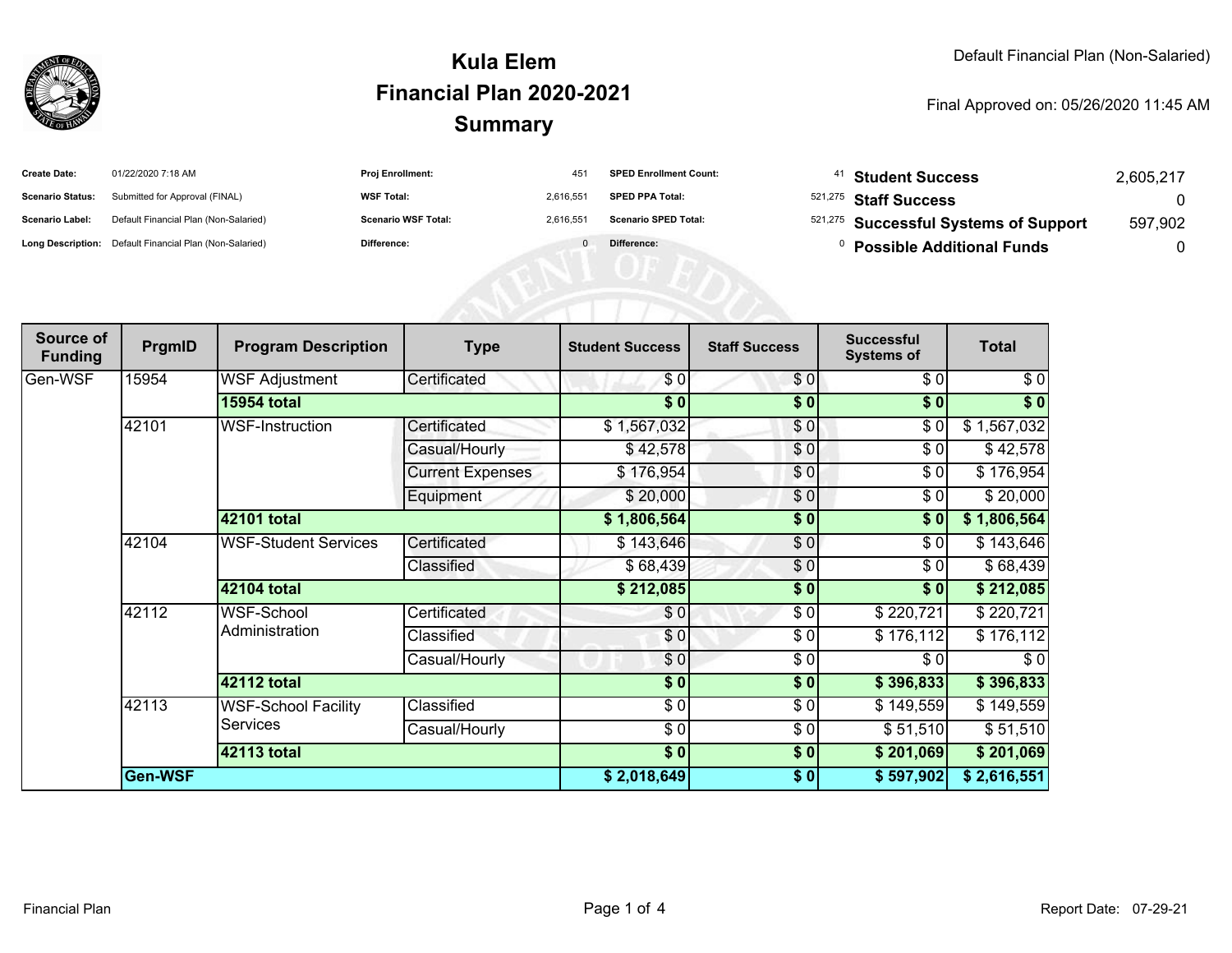

# **SummaryKula ElemFinancial Plan 2020-2021**

Final Approved on: 05/26/2020 11:45 AM

| Source of<br><b>Funding</b> | PrgmID           | <b>Program Description</b>                | <b>Type</b>                   | <b>Student Success</b> | <b>Staff Success</b> | <b>Successful</b><br><b>Systems of</b> | <b>Total</b>     |                  |
|-----------------------------|------------------|-------------------------------------------|-------------------------------|------------------------|----------------------|----------------------------------------|------------------|------------------|
| Gen-SPED                    | 17101            | SPED Ppa - Instruction                    | Certificated                  | \$391,758              | $\overline{\$0}$     | $\overline{\$0}$                       | \$391,758        |                  |
|                             |                  |                                           | Classified                    | \$124,823              | $\overline{S}0$      | $\overline{\$0}$                       | \$124,823        |                  |
|                             |                  |                                           | <b>Current Expenses</b>       | \$4,694                | \$0                  | \$0                                    | \$4,694          |                  |
|                             |                  | <b>17101 total</b>                        |                               | \$521,275              | $\overline{\$0}$     | \$0                                    | \$521,275        |                  |
|                             | 17131            | Special Education in                      | Certificated                  | \$0                    | $\overline{60}$      | $\overline{\$0}$                       | \$0              |                  |
|                             |                  | Regular Schools                           | Classified                    | \$0                    | $\sqrt{6}$           | $\overline{\$0}$                       | $\overline{\$0}$ |                  |
|                             |                  | <b>17131 total</b>                        |                               | $\overline{\$0}$       | $\overline{\$0}$     | $\overline{\$0}$                       | $\overline{\$0}$ |                  |
|                             | <b>Gen-SPED</b>  |                                           |                               | \$521,275              | $\overline{\$0}$     | $\overline{\$0}$                       | \$521,275        |                  |
| Gen-Categ                   | 16807            | <b>Hawaiian Studies</b>                   | Casual/Hourly                 | \$0                    | \$0                  | $\overline{\$0}$                       | \$0              |                  |
|                             |                  | <b>16807 total</b>                        |                               | $\overline{\$0}$       | $\overline{\$0}$     | $\overline{\$0}$                       | $\overline{\$0}$ |                  |
|                             | <b>Gen-Categ</b> |                                           |                               | $\overline{\$0}$       | $\overline{\$0}$     | $\overline{\$0}$                       | $\sqrt{6}$       |                  |
| Federal                     | 19978            | <b>Impact Aid-WSF</b>                     | <b>Current Expenses</b>       | $\overline{\$0}$       | \$0                  | $\overline{\$0}$                       | $\overline{S}0$  |                  |
|                             |                  | <b>19978 total</b>                        |                               | $\overline{\$0}$       | $\overline{\$0}$     | $\overline{\$0}$                       | $\overline{\$0}$ |                  |
|                             | 20697            | Essa Title IIa Prof Dev                   | Casual/Hourly                 | \$0                    | $\overline{S}0$      | $\overline{\$0}$                       | $\overline{50}$  |                  |
|                             |                  | <b>20697 total</b>                        |                               | $\overline{\$0}$       | $\overline{\$0}$     | $\overline{\$0}$                       | $\sqrt{6}$       |                  |
|                             | 20698            | Essa Title IIa Support<br>New Tchr & Prin | Casual/Hourly                 | $\sqrt{6}$             | $\overline{\$0}$     | $\overline{\$0}$                       | $\overline{50}$  |                  |
|                             |                  | <b>20698 total</b>                        |                               | $\overline{\$0}$       | $\frac{1}{2}$        | $\overline{\$0}$                       | $\sqrt{6}$       |                  |
|                             |                  | 35913                                     | <b>Sch Prgm Food Services</b> | Classified             | $\overline{\$0}$     | $\overline{\$0}$                       | $\overline{\$0}$ | $\overline{\$0}$ |
|                             |                  |                                           | Casual/Hourly                 | \$0                    | $\overline{\$0}$     | $\overline{\$0}$                       | $\overline{\$0}$ |                  |
|                             |                  | 35913 total                               |                               | $\overline{\$}0$       | $\overline{\$}0$     | $\overline{\$0}$                       | \$0              |                  |
|                             | Federal          |                                           |                               | $\overline{\bullet}$   | $\overline{\$0}$     | $\overline{\$0}$                       | $\overline{\$0}$ |                  |
| Gen-Cent                    | 10301            | <b>Preschool Classroom</b>                | Certificated                  | \$65,293               | $\overline{\$0}$     | $\overline{\$0}$                       | \$65,293         |                  |
|                             |                  |                                           | Casual/Hourly                 | $\overline{\$0}$       | $\overline{\$0}$     | $\overline{\$0}$                       | $\overline{\$0}$ |                  |
|                             |                  |                                           | <b>Current Expenses</b>       | $\overline{\$0}$       | $\overline{\$0}$     | $\overline{\$0}$                       | $\overline{\$0}$ |                  |
|                             |                  | <b>10301 total</b>                        |                               | \$65,293               | $\overline{\$0}$     | $\overline{\$0}$                       | \$65,293         |                  |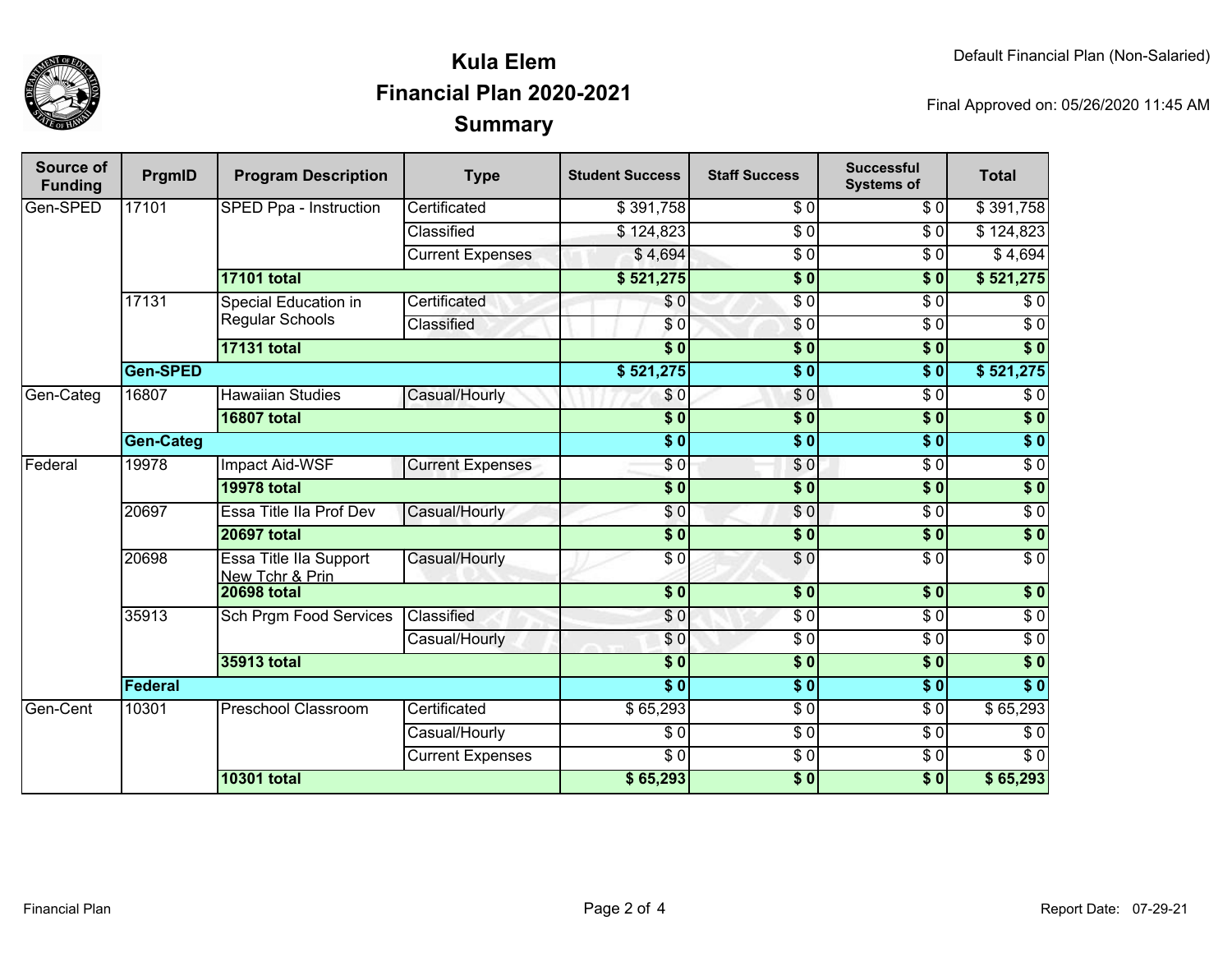

## **SummaryKula ElemFinancial Plan 2020-2021**

Final Approved on: 05/26/2020 11:45 AM

| Source of<br><b>Funding</b> | PrgmID             | <b>Program Description</b>                           | <b>Type</b>             | <b>Student Success</b> | <b>Staff Success</b> | <b>Successful</b><br><b>Systems of</b> | <b>Total</b>     |
|-----------------------------|--------------------|------------------------------------------------------|-------------------------|------------------------|----------------------|----------------------------------------|------------------|
| Gen-Cent                    | 35163              | Food Services-General<br>Fund                        | Classified              | \$0                    | $\overline{\$0}$     | $\overline{\$0}$                       | \$0              |
|                             |                    |                                                      | Casual/Hourly           | \$0                    | \$0                  | \$0                                    | \$0              |
|                             |                    | 35163 total                                          |                         | \$0                    | $\overline{\$0}$     | $\sqrt{50}$                            | $\overline{\$}0$ |
|                             | <b>Gen-Cent</b>    |                                                      |                         | \$65,293               | \$0                  | \$0                                    | \$65,293         |
| Special                     | 19062              | <b>DOD-Fed Connected</b><br><b>Student Incentive</b> | <b>Current Expenses</b> | \$0                    | \$0                  | \$0                                    | \$0              |
|                             |                    | <b>19062 total</b>                                   |                         | \$0                    | \$0                  | \$0                                    | \$0              |
|                             | 35304              | Food Services-Special<br>Fund                        | <b>Current Expenses</b> | \$0                    | \$0                  | \$0                                    | $\overline{\$0}$ |
|                             |                    | 35304 total                                          |                         | $\overline{\$0}$       | $\overline{\$0}$     | $\frac{1}{2}$                          | $\sqrt{6}$       |
|                             | 37307              | Use of School Facilities -<br>School                 | <b>Current Expenses</b> | \$0                    | \$0                  | \$0                                    | $\sqrt{6}$       |
|                             |                    | 37307 total                                          |                         | \$0                    | \$0                  | \$0                                    | $\sqrt{ }$       |
|                             | <b>Special</b>     |                                                      |                         | \$0                    | \$0                  | \$0                                    | $\sqrt{ }$       |
| <b>Trust</b>                | 16105              | Donations - School                                   | Casual/Hourly           | \$0]                   | \$0                  | \$0                                    | \$0              |
|                             | <b>16105 total</b> |                                                      |                         | \$0                    | \$0                  | \$0                                    | $\overline{\$}0$ |
|                             | <b>Trust</b>       |                                                      |                         | \$0                    | \$0                  | \$0]                                   | $\sqrt{50}$      |
| <b>Grand Total</b>          |                    |                                                      | \$2,605,217             | \$0                    | \$597,902            | \$3,203,119                            |                  |